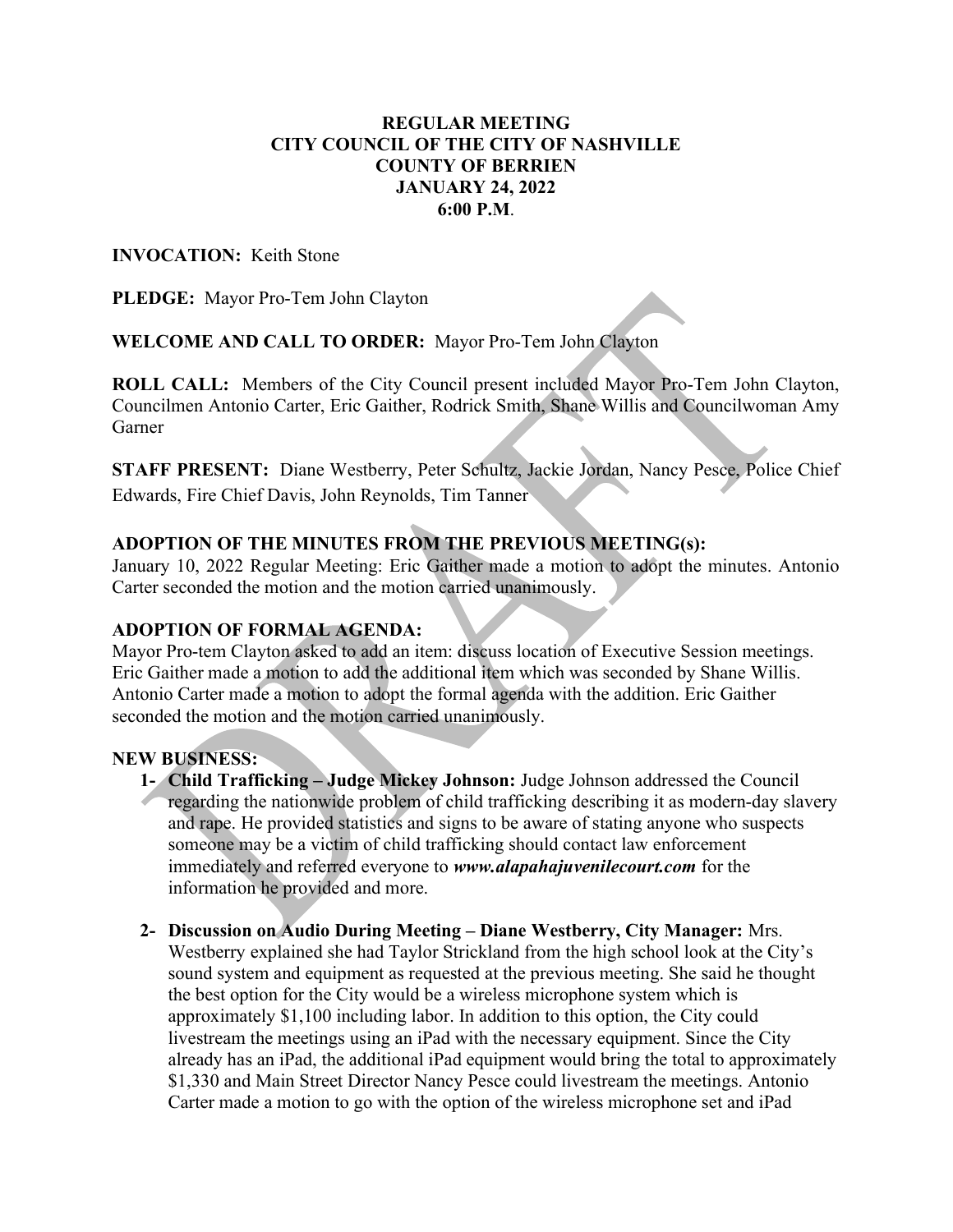equipment so the City can livestream the meetings. Shane Willis seconded the motion and the motion carried unanimously.

- 3- Affidavit for January 10, 2022 Executive Session John Clayton, Mayor Pro-tem: Mayor Pro-tem Clayton presented the Affidavit for the Executive Session that took place on January 10, 2022. Eric Gaither made a motion to approve the Affidavit. Antonio Carter seconded the motion and the motion carried unanimously.
- 4- Historic Preservation Commission Nominees Diane Westberry, City Manager: Mrs. Westberry referred the item to Councilman Gaither. Mr. Gaither stated two (2) members of the Historic Commission have disqualified themselves. Mr. Gaither made a motion to remove Jeff Wilson and Michael Acree from the Commission and add Jessica Willis and Hunter Guthrie. Antonio Carter said he did not have a problem removing the two (2) members but the entire Council should participate in presenting new nominations and he would like the current, remaining members of the Commission to be involved. Mr. Gaither rescinded his motion and made a motion to remove Jeff Wilson and Michael Acree from the Commission. Antonio Carter seconded the motion and the motion carried unanimously. After brief discussion, a work session was set for 5:30 prior to the next regular Council meeting on February 14, 2022 to discuss the Historic Preservation Commission nominees.
- 5- Location of Executive Sessions John Clayton, Mayor Pro-tem: Mayor Pro-tem Clayton expressed concerns of Executive Sessions being held in the Council Chambers. He said it had been brought to his attention the possibility of people in the lobby being able to hear things said in Executive Session in addition to seeing what happens and there is a concern of information getting out that should be kept confidential. He explained there is a conference room in the back of City Hall that can be used for Executive Session and this would keep the public from having to move in and out of the Council Chambers. Following a brief discussion, the item is to be placed on the Agenda for the February  $14<sup>th</sup>$ regular Council meeting.

6- Executive Session/Personnel Matters – Councilman Eric Gaither:

At 6:28 p.m., Eric Gaither made a motion to enter Executive Session. Antonio Carter seconded the motion and the motion carried unanimously. All employees were excused from the meeting leaving only the City Manager, City Attorney and Council. The City Manager will provide the proper record of the Executive Session.

## EXECUTIVE SESSION 6:28 P.M. – 7:26 P.M.

At 7:26 p.m., Eric Gaither made a motion to come out of Executive Session. Antonio Carter seconded the motion and the motion carried unanimously.

# REGULAR MEETING RESUMED

Mayor Pro-tem John Clayton stated no action was taken in Executive Session.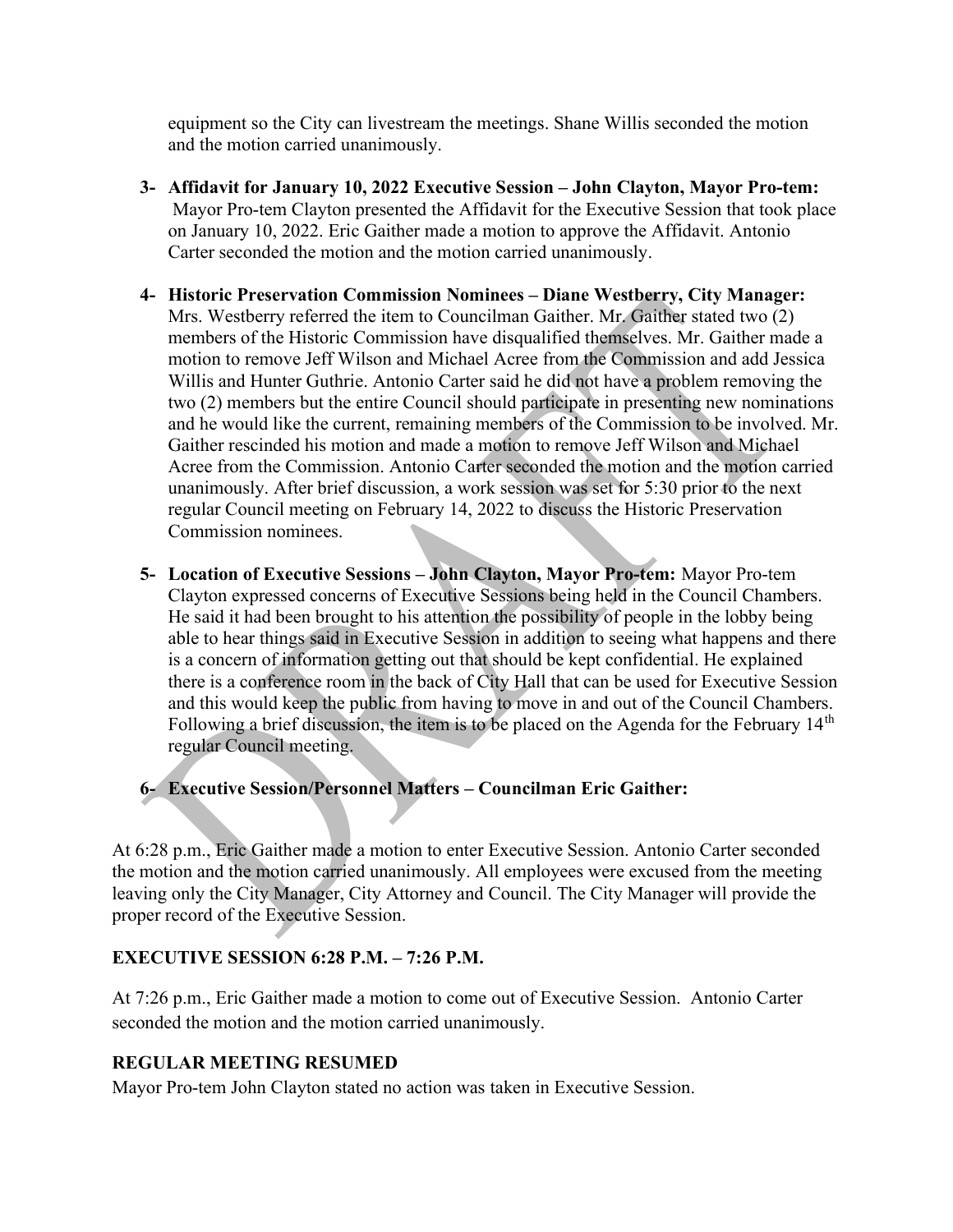#### City Manager Report:

Mrs. Westberry reported Henry Yawn retired so she spoke with Brenda Ferrell, County Administrator, to inquire if the County would be willing to handle building permits and zoning within the City. She said the County would be willing to enter into an intergovernmental agreement to process the building permits and zoning but they would retain all the fees. The Council instructed her to proceed.

She also reported she spoke with the Tax Commissioner to inquire if they would be willing to oversee the billing and collection of the City's property taxes. She explained they are willing to do this and the intergovernmental agreement (IGA) would provide for the Tax Commissioner's office to oversee the billing, collection and tax sales on the City's property taxes beginning with the 2022 property taxes. It would not include outstanding taxes for the years prior to 2022. She explained the current costs to the City is approximately \$6,300 per year for the software and mailing of the tax notices and the County would do it for \$5,000. Additionally, citizens will receive one tax bill and pay both County and City property taxes at one location. The Council instructed her to proceed with the IGA.

Mrs. Westberry also reported the advertisement for request for proposals (RFP's) for engineering services for the 2022 CDBG project will run in the Berrien Press on January 26, 2022. Additionally, the 2022 LMIG was successfully submitted and once the funds are received, they will run the ad for bids which will be for six (6) City Streets: Sherrod Avenue, Short Street, Talley Street, Carolina Trace, Robin Lane and Wedgewood Chase.

#### City Attorney Report:

Mr. Tim Tanner, Attorney with Coleman Talley, LLC, introduced himself to the Council.

#### Department Head's Report:

Nancy Pesce reported the Farmer's Market received Small Business of the Year award from the Berrien County Chamber. The DDA Board met on January 19<sup>th</sup> and the new officers, Dawn Morrison (Chair), Darla Trevino-Bennett (Vice Chair) and Nancy Pesce (Secretary/Treasurer), all signed commitment letters and have been notified of the training requirements.

The Department of Community Affairs (DCA) is offering help for homeowners in need who have experienced financial hardship due to the coronavirus pandemic that resulted in mortgage delinquency or created a risk of imminent foreclosure. The link is www.georgiamortgageassistance.ga.gov and Mrs. Pesce is going to create a flyer with the information which will be provided on the Main Street and City's Facebook pages. Mrs. Pesce also reported having nine (9) sponsors and sixteen (16) teams for the Chili Cookoff at this time.

Police Chief Edwards said he is working on the data of annual statistics and activity to put in a synopsis form due to the size of the data to present to Council at the next meeting. He also reported, upon inquiry in the last Council meeting, the billing cycle for the jail costs has about a three (3) month lag and the current contract went into effect October 1, 2021. Therefore, they expect the October 2021 invoice in February and once they receive it, they can compare costs of the previous contract to the current contract. He also reported on his and Major Knowles attendance to the Chief's conference. Their recommendation is to rewrite all standard operating procedures based on a facility already accredited, such as Valdosta. The process would take approximately six (6) to twelve (12) months. There are no costs until that phase is complete and then it would be approximately \$375 annually.

Peter Schultz reported an upcoming natural gas State inspection and the street department has one mower down.